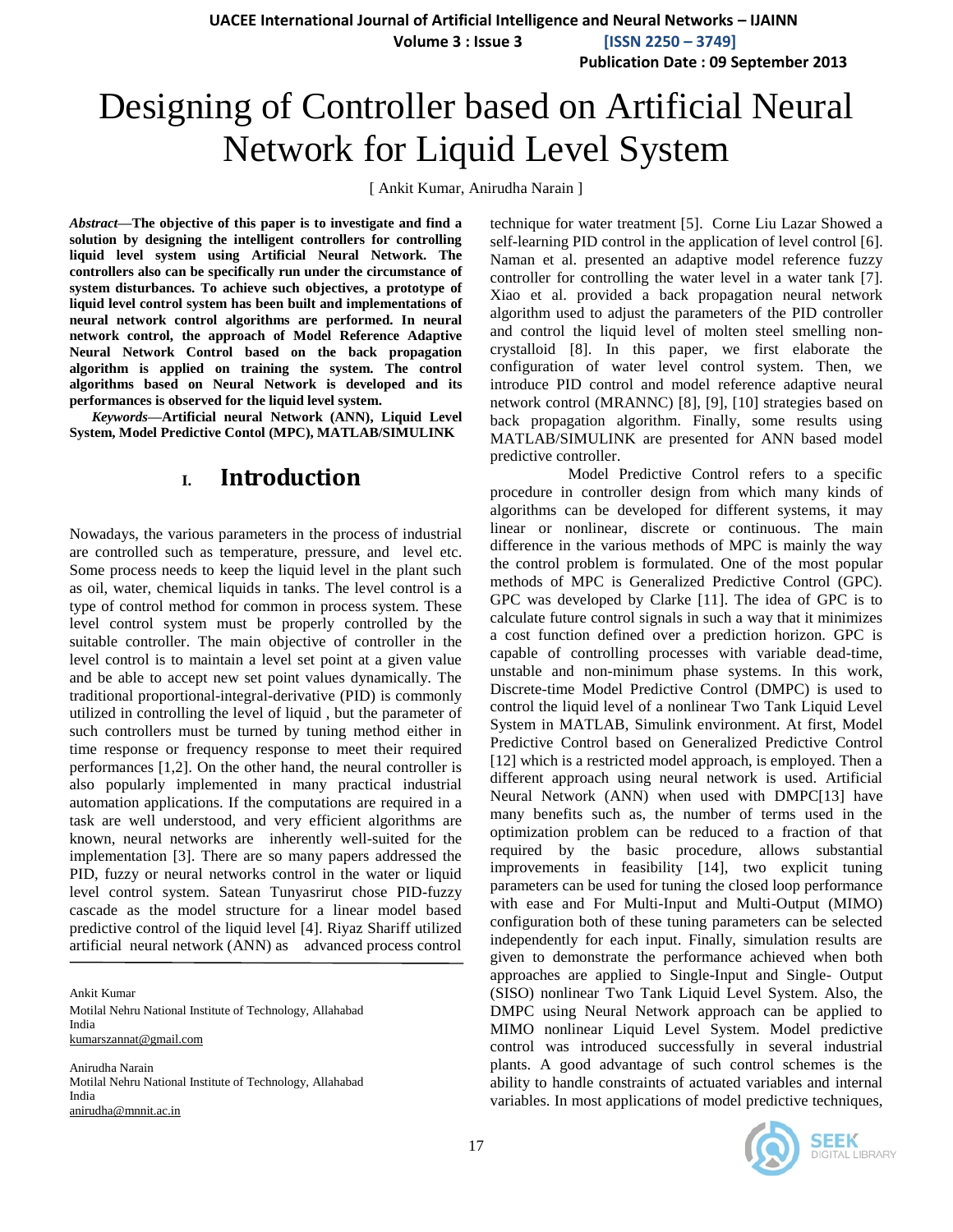**UACEE International Journal of Artificial Intelligence and Neural Networks – IJAINN Volume 3 : Issue 3 [ISSN 2250 – 3749]**

#### a linear model is used to forecast the process behaviour over the horizon of interest [15],[16].

# **II. Liquid Level System**

### *A. Brief Description of Liquid Level System*

The control of liquid level in tanks and flow between tanks is a basic problem in the process industries. The process industries require various liquids to be pumped, stored in tanks, then pumped to next tank. Many times theese liquids will be processed by chemical or mixing treatment in the tanks, but always the level of liquid in the tanks must be controlled, and the flow between these tanks must be regulated. Often the tanks are coupled together that the levels interact and this must also be controlled. Level and flow control in tanks are at the heart or the main nerve of all chemical engineering systems. But various chemical engineering systems are also at the heart of our economies. Vital industries where liquid level and flow control are necessary include:

- Petro-chemical industries.
- Paper making industries.
- Water treatment industries etc.

# *B. Modeling of Liquid Level System*

In analyzing systems involving fluid flow, we find it essential to divide flow regimes into laminar flow and turbulent flow, according to the value of magnitude of the Reynolds number. If the Reynolds number is greater than about 3000 to 4000, then the flow is turbulent. The flow is laminar if the Reynolds number is less than about 2000. In the laminar case, fluid flow occurs in streamlines with no turbulence [17]. Systems involving turbulent flow often have to be represented by nonlinear differential equations, while systems involving laminar flow may be represented by linear differential equations. (Industrial processes often involve flow of liquids through connecting pipes and tanks. The flow in such processes is often turbulent and not laminar.)

In this section we shall derive mathematical models of liquid level systems. By introducing the concept of resistance and capacitance for such liquid level systems, it is possible to form.



Figure 1. Single Tank Liquid Level System

### **Resistance and Capacitance of liquid level systems. Publication Date : 09 September 2013**

Consider the flow through a short pipe connecting two tanks . the resistance R for liquid flow in such a pipe or restriction is defined as the charge in the level difference (the difference of the liquid levels of the two tanks) necessary to cause a unit change in flow rate; that is,

$$
R = \frac{\text{change in level difference, m}}{\text{change in flow rate, m}^3/\text{sec}}
$$

Since the relationship between the flow rate and level difference differs for the laminar flow and turbulent flow, we shall consider both cases in the following.

Consider the liquid level system shown in figure 1. In this system the liquid spouts through the load valve in the side of the tank. If the flow through this restriction is laminar, the relationship between the steady state flow rate and steady state head at the level of restriction is given by

$$
Q \propto H
$$
  
Q=KH (1)

Where  $Q =$  Steady-state liquid flow rate,  $m^3$ /sec

 $K =$  Coefficient of proportionality,  $m^2$ /sec,

*H*= Steady-state head, m

Notice this law governing laminar flow is analogous to Coulomb"s law, which states that the current is directly proportional to the potential difference.

In case of the turbulent flow, the relationship between steady state flow rate and steady state head at the level of restriction is given by

$$
Q = K\sqrt{H} \tag{2}
$$

Since, 
$$
dQ = \frac{K}{2\sqrt{H}}dH
$$
 (3)

$$
\frac{dH}{dQ} = \frac{2\sqrt{H}}{K} \tag{4}
$$

From equation (2)

We get, 
$$
\frac{dH}{dQ} = \frac{2H}{Q}
$$
 (5)

Now we introduced the analogous resistance and capacitance here, 't' representing the turbulent flow in the system

$$
R_t = \frac{dH}{dQ} \tag{6}
$$

$$
R_t = \frac{2H}{Q} \tag{7}
$$

The value of the turbulent flow resistance  $R_t$  depends upon the flow rate and head. Thus we can say that, the flow rate is defined by

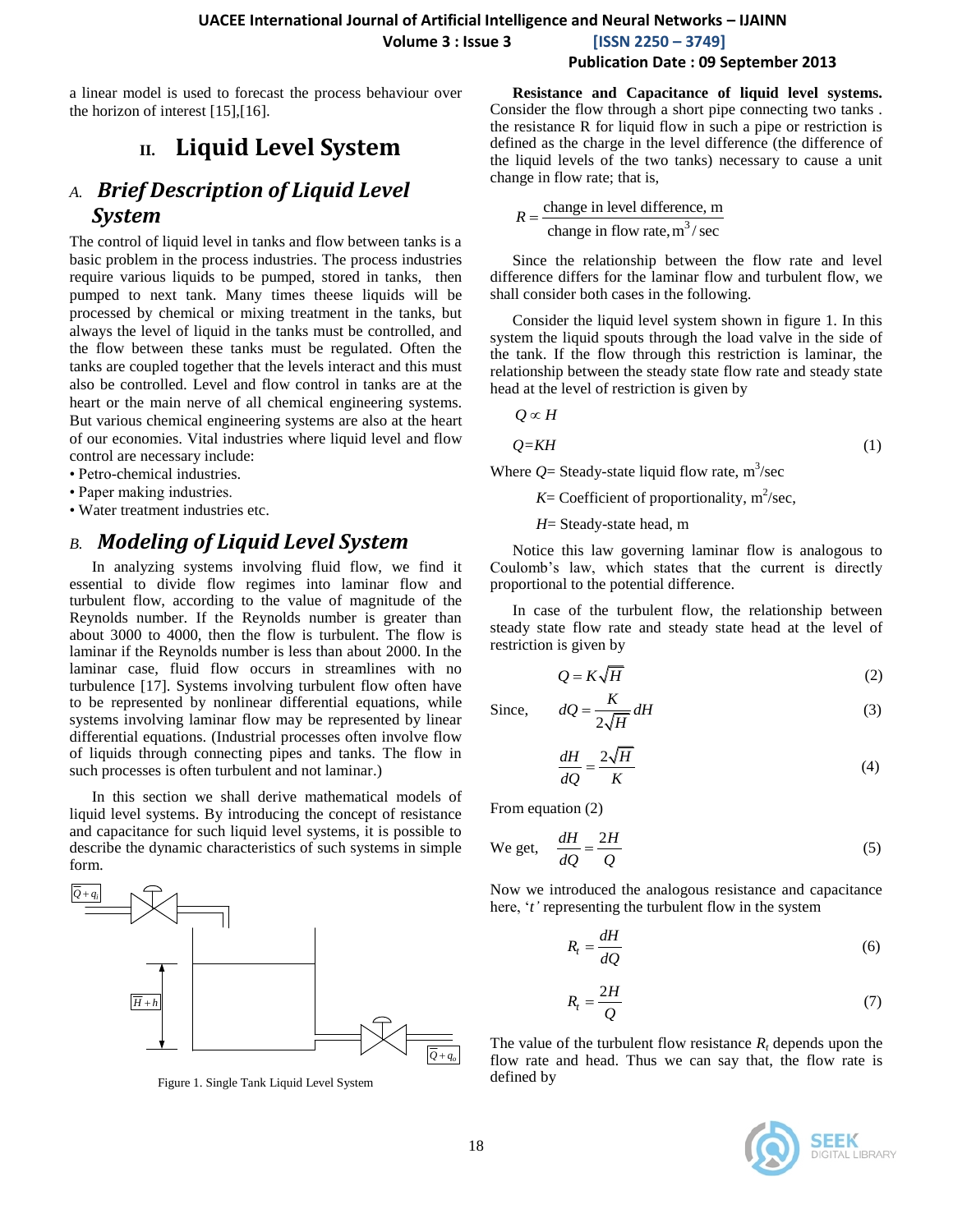#### **UACEE International Journal of Artificial Intelligence and Neural Networks – IJAINN**

**Volume 3 : Issue 3 [ISSN 2250 – 3749]**

**Publication Date : 09 September 2013**

$$
Q = \frac{2H}{R_t} \tag{8}
$$

The capacitance of the liquid level system can be defined as the change in the quality of stored liquid to cause a unit change in potential (head).

$$
C = \frac{\text{change in liquid stored, m}^3}{\text{change in head, m}}
$$

It should be noted that the capacity  $(m<sup>3</sup>)$  and the capacitance  $(m<sup>2</sup>)$  are different. The capacitance of the tank is equal to its cross- sectional area. If this is constant, the capacitance is constant for any head. Now, consider the system shown in figure 1, the variables are defined as follows:

$$
\overline{Q}
$$
 = steady–state flow rate, m<sup>3</sup>/sec

 $q_i$  = small deviation of inflow rate from its steady-state value,

m 3 /sec

 $q<sub>o</sub>$  = small deviation of inflow rate from its steady-state value,

m 3 /sec

 $\overline{H}$  = steady-state head, m

*h =* small deviation of head from its steady-state value, m

as stated previously, a system can be linear if the flow is laminar. Even if the flow is turbulent, the system can be linearized if changes in variables are kept small. Based on the assumption that the system is either linear or linearized, the differential equations of this system can be obtained as follows: since the inflow minus outflow during the small time interval *dt* is equal to the additional amount stored in the tank, is given by

$$
Cdh = (q_i - q_o)dt
$$
\n(9)

Since , we know that

$$
q_o = \frac{h}{R}
$$

Equation (9) becomes

$$
RC\frac{dh}{dt} + h = Rq_i \tag{10}
$$

Note that the RC is the time constant of the system. Taking Laplace transform of both sides of equation (10), by assuming zero initial conditions.

$$
(sRC+1)H(s) = RQ_i(s)
$$

If we consider,  $q_i$  is input for the system and  $h$  is the output for the system, then the transfer function of the system is given by

$$
\frac{H(s)}{Q_i(s)} = \frac{R}{sRC + 1}
$$
\n(11)

If the  $q<sub>o</sub>$  is taken as the output and the input is  $q<sub>i</sub>$ , then the transfer function of the system is given by as follows:

Since, 
$$
q_o = \frac{h}{R}
$$

Taking Laplace transform both the sides, we get

$$
Q_o(s) = \frac{1}{R}H(s)
$$
\n(12)

From equation (11) and (12), we obtain

$$
\frac{Q_o(s)}{Q_i(s)} = \frac{1}{sRC + 1}
$$
\n(13)

#### **Two Tank Liquid Level System**

Consider the two tank liquid level system shown in figure 2. Assuming that the changes in the variables are small. The set point of the controller is fixed ( $r = 0$ ). And we want to obtain the transfer function between the level of the second tank and the disturbance input  $q_d$ .



Figure 2. Two Tank Liquid Level System

To investigate the response of the level of the second tank subjected to a unit-step disturbance  $q_d$ , we find it conveniently with the help of the equivalent block diagram of the two tank liquid level system. The main objective is:

To find out the transfer function between  $H_2(s)$  and  $Q_d(s)$ . The two tank liquid level system can be represented with the help of equivalent block diagram shown below



Figure 3. Block diagram representation of Two Tank Liquid Level System

The above block diagram can be modified as

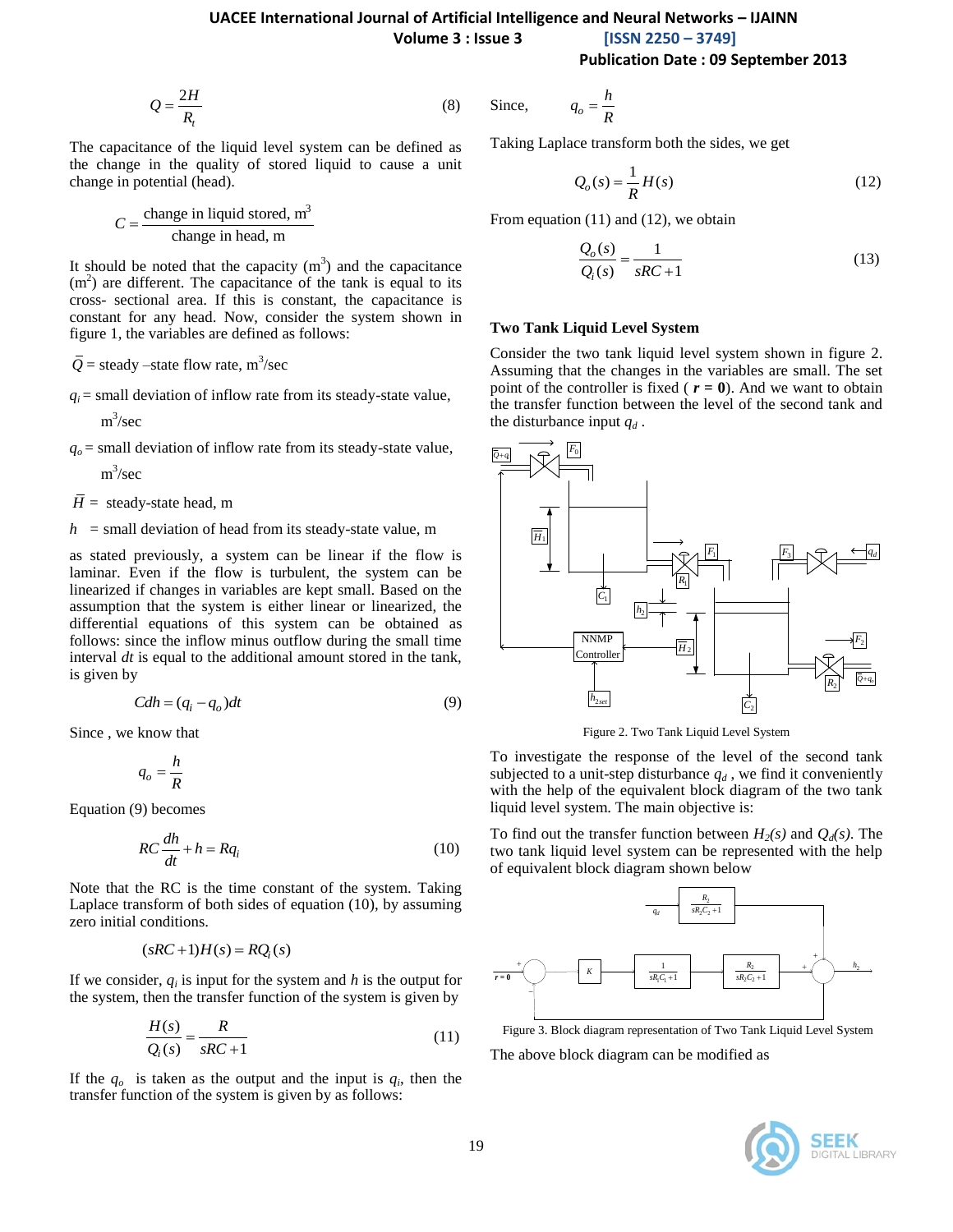



Figure 4. Modified block diagram of Two Tank Liquid Level System Now the transfer function of the above system is given by

$$
\frac{H_2(s)}{Q_d(s)} = \frac{R_2(sR_1C_1+1)}{(sR_1C_1+1)(sR_2C_2+1)+KR_2}
$$
(14)

In case of the unit-step disturbance-

$$
Q_d(s) = \frac{1}{s} \tag{15}
$$

The steady-state error would be

$$
e_{ss} = \lim_{s \to 0} \left[ \frac{sR_2(sR_1C_1 + 1)}{(sR_1C_1 + 1)(sR_2C_2 + 1) + KR_2} \right]
$$

$$
e_{ss} = \frac{R_2}{1 + KR_2} \tag{16}
$$

Now on solving equation (14) and (15)

$$
H_2(s) = \frac{1}{s} \left[ \frac{R_2(sR_1C_1 + 1)}{(sR_1C_1 + 1)(sR_2C_2 + 1) + KR_2} \right]
$$

$$
H_2(s) = \frac{1}{sR_1C_1R_2C_2} \left[ \frac{R_2(sR_1C_1 + 1)}{R_1C_1R_2C_2} \right] s + \left( \frac{1 + KR_2}{R_1C_1R_2C_2} \right) \right] (17)
$$

On comparing the equation (17) with standard second order equation given by  $s^2 + 2\xi \omega_n s + \omega_n^2$ 

We get, the natural frequency of the system as

$$
\omega_n = \sqrt{\frac{1 + KR_2}{R_1 C_1 R_2 C_2}}
$$
\n(18)

And the damping ratio of the system as

$$
\xi = \frac{1}{2} \frac{R_1 C_1 + R_2 C_2}{\sqrt{R_1 C_1 R_2 C_2} \sqrt{1 + K R_2}}
$$
(19)

# **III. ANN Based Model Predictive Controller**

In this section a procedure for constructing a neural network model predictive controller for the control problem is presented. Here we adopt a procedure in which the controller

 $\begin{array}{ccc} \n\frac{q}{2} & | & \rightarrow \bigcirc \\ \n\end{array}$   $\begin{array}{ccc} \n\frac{q}{2} & \text{is trained directly to minimize the cost for a training data set,}\n\end{array}$ without having to compute the optimal MPC control signals



The controller is represented as

$$
\Box u(\mathbf{k}) = f(I(\mathbf{k}); w)
$$
 (20)

Where  $f(I(k); w)$  is a function approximator,  $I(k)$  denotes the information which is available to the controller at time instant k, and w denotes a vector of approximator parameters (neural network weights). If complete state information is assumed, i.e.,  $I(k) = I_{MPC}(k)$ , the controller (20) can be considered as a functional approximation of the optimal MPC strategy. The approach studied here is, however, not restricted to controllers with full state information, and typically the set  $I(k)$  is taken to consist of a number of past inputs  $u(k-i)$ and outputs  $y(k-i)$  as well as information about the set point or reference trajectory  $y_r(k-i)$ . Set the random value for  $I(k)$ .

Note: Besides allowing for controllers of reduced complexity the controller structure may be fixed as well by imposing a structure on the mapping  $f_N(\cdot)$ . For example, assuming that the information has the decomposition

$$
I(\mathbf{k}) = [I_1(\mathbf{k}), I_2(\mathbf{k}), \dots, I_r(\mathbf{k})]
$$
\n(21)

A decentralized controller :

decentralized controller:<br> $u_i$ (k) =  $f_{N,i}(I_i(k), w_i)$ ,  $i = 1, \dots, r$  is obtained by requiring that the controller has the structure

$$
f_{N}(I(k), w) = [f_{N,1}^{T}(I_{1}(k), w_{1}), f_{N,2}^{T}(I_{2}(k), w_{2}), \dots, f_{N,r}^{T}(I_{r}(k), w_{r})]^{T}
$$
(22)

For finding the controller parameters w in such a way that the control law (20) minimizes the cost it is required that the cost is minimized for a set of training data,

$$
V^{(m)}(\mathbf{k}) = \{x^{(m)}(\mathbf{k}), u^{(m)}(\mathbf{k}-1), y_r^{(m)}(\mathbf{k}+1), \dots, y_r^{(m)}(\mathbf{k}+N)\},\
$$
where  $m = 1, 2, \dots, M$  (23)

Using the control strategy (18), the system evolution for the initial state  $x(m)(k)$  is given by

$$
x^{(m)}(i+1) = g(x^{(m)}(i), u^{(m)}(i))
$$
 (24)

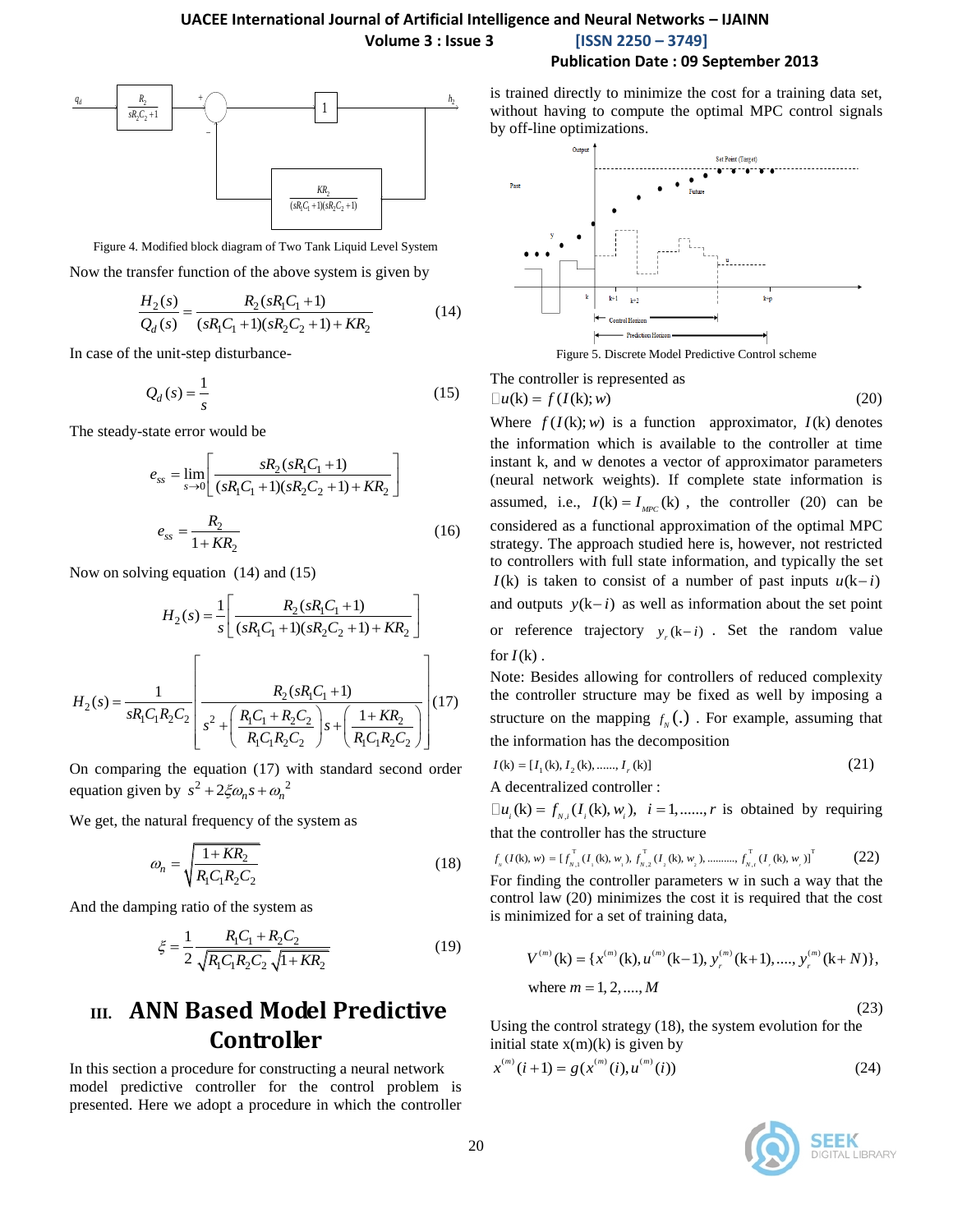#### **UACEE International Journal of Artificial Intelligence and Neural Networks – IJAINN Volume 3 : Issue 3 [ISSN 2250 – 3749] Publication Date : 09 September 2013**

 $u^{(m)}(i) = f_N(I(i), w)$  (25)

$$
y^{(m)}(i) = h(x^{(m)}(i)), \quad i = k, k + 1, ....
$$
 (26)

Define the associated cost associated with the training data (21),

(21),  
\n
$$
J_{N}^{(m)}(w) = \sum_{i=k}^{k+N-1} [(y^{(m)}(i+1) - y_{r}^{(m)}(i+1))^{T} Q (y^{(m)}(i+1) - y_{r}^{(m)}(i+1)) + \Box u^{(m)}(i)^{T} R \Box u^{(m)}(i)] + q_{N} (x^{(m)}(k+N))
$$
\n(27)

The training of the function approximator (20) now consists of solving the nonlinear least-squares optimization problem

$$
\min_{w} \sum_{m=1}^{M} J_{N}^{(m)}(w)
$$

subject to the constraints

$$
f_x(x^{(m)}(i+1)) \le 0
$$
 (29)

$$
f_u(u^{(m)}(i)) \le 0 \tag{30}
$$

$$
f_{\parallel}( \Box u^{(m)}(i)) \le 0, \qquad i = k, k+1, ..., k+N-1
$$
 (31)

# **IV. Simulation Results**

The following figure shows the training data set for the Neural Network based Model Predictive Controller, which shows the plant input and plant output before applying the controller, and the error between input and output of the Two Tank Liquid Level System.



Figure 6. Training data for NN Predictive Control

The following figure represents the validation data for the training of the designed controller.



Figure 7. Validation data for NN Predictive Control

The figure shown below exhibits the tank levels of the Two Tank Liquid level System. Here the red coloured curve,  $h_1$ shows the tank level of the liquid in first tank and blue coloured curve,  $h_2$  shows the tank level of the liquid in second tank. The black colour curve,  $h_2$ set represent the set value for the controller of the system. This figure shows the liquid level of the tank,  $h_2$  is tracking the set point of the controller,  $h_{2set}$ . In this way, the simulation results for the controller designing for controlling the level of the Two tank Liquid Level System is working properly. And we obtained the satisfactory results for the system.



Figure 8. Tank levels of the Two Tank Liquid Level System

The figure 9 shows the flow rates of the two tanks of the liquid level system. The red coloured curve is representing the input flow rate  $F_1$  for the first tank and the blue coloured curve